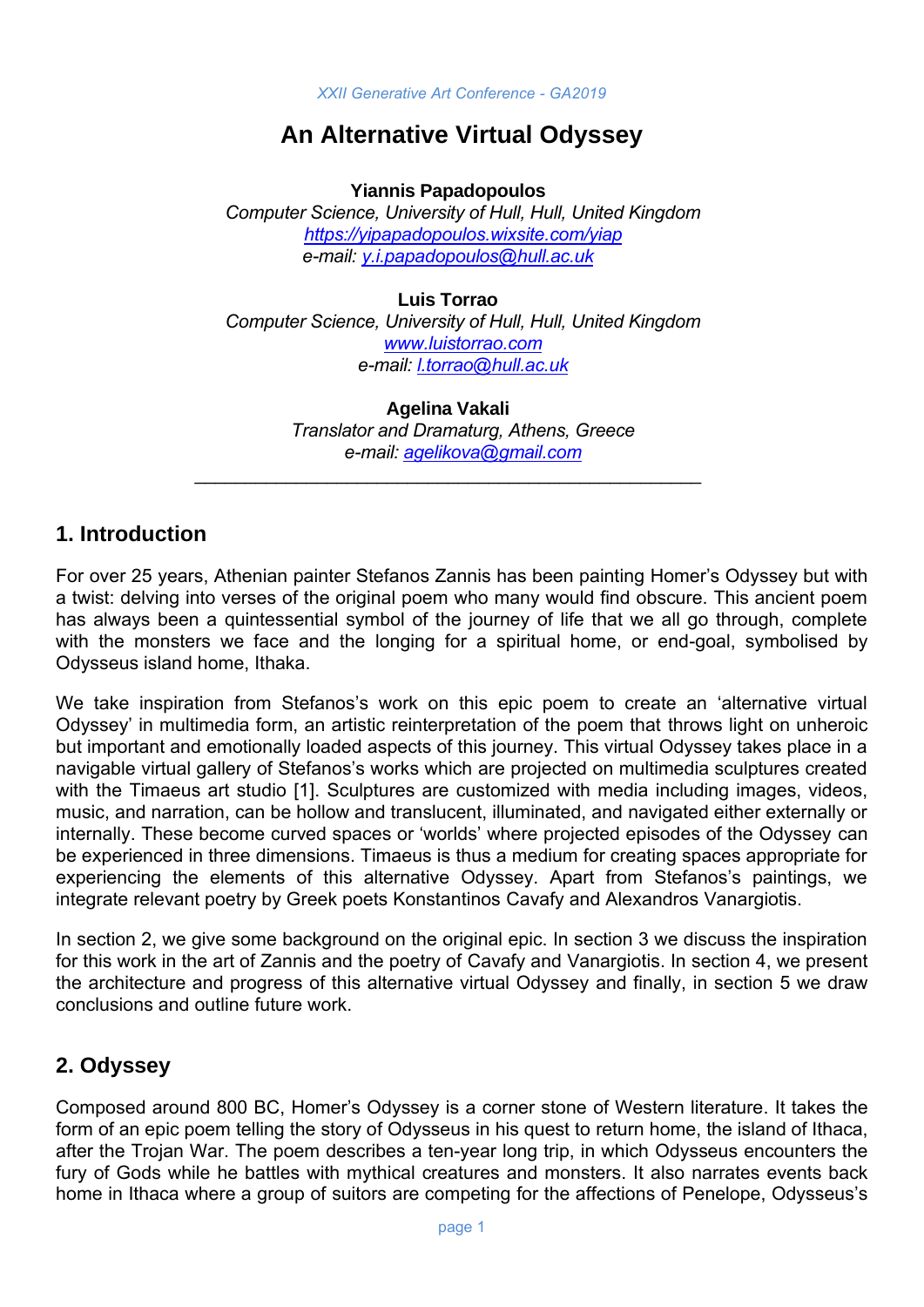wife, and the throne of Ithaca. The Odyssey is an epic, a long narrative poem written in an elevated style dealing with the feats and struggles of a great hero. The poem was most likely written to be recited with musical accompaniment [2], and it has wonderful musicality in its expression. Odysseus is brave, strong but most importantly rational and intelligent. The epic celebrates these virtues in the context of heroic action but also throws plenty of light on human weaknesses and failings addressing a range of universal themes related to human nature which are still relevant.

There is a groundbreaking narrative structure beginning *in medias res*, i.e. in the middle. The poem does not start in Troy but 10 years after the beginning of Odysseus's trip, focusing first on Telemachus's attempts to stave off the suitors who plot to assassinate him. Odysseus first appears in the fifth rhapsody (book) in the middle of his trip in the island of Calypso, a beautiful nymph who wants to make Odysseus immortal and keep him with her [3]. Odysseus has spent seven years with Calypso but at this point the Gods have decided to free him. Reluctantly, Calypso sends Odysseus on his way on a small raft which god Poseidon shipwrecks on Phaeacia, a place of hospitable people who welcome Odysseus and encourage him to tell his adventures. His narrative contains the most intriguing part of the epic. Among other fascinating episodes, Odysseus talks about his encounter with people who lack memory as a result of eating lotus fruits; the Cyclops, a race of uncivilized, brutal, one-eyed giants; the cannibalistic Laestrygonians, the beautiful and cruel sorceress Circe, the Sirens, and an attack by a six-headed monster named Scylla. Odysseus leaves Phaeacia, and ultimately lands in Ithaca where he proves his identity to his compatriots, then slaughters the suitors, and is finally reunited with his family and throne.

# **3. Interpretations and Inspiration**

The influence of this poem in art and literature has been immense: over time people have created their own interpretations or stories that have references to the epic. A prominent example is James Joyce's Ulysses [4] (Latin for Odysseus), a novel about an anti-hero in Dublin written in stream of consciousness and widely accepted as a masterpiece of modern literature. In this paper, we are concerned with reflections by Greek painter Stefanos Zannis and poets Konstantinos Cavafy and Alexandros Vanargiotis.

## **3.1 Ithaca by Konstantinos Cavafy**

In the early 20<sup>th</sup> century, Greek poet Konstantinos Cavafy wrote a great poem called 'Ithaca'. The poem is inspired by the literary trip of Odysseus, but is a metaphor about the journey of life. A fine translation by Edmund Keeley and Philip Sherrard [5] follows.

> As you set out for Ithaca hope the voyage is a long one, full of adventure, full of discovery. Laestrygonians and Cyclops, angry Poseidon — don't be afraid of them: you'll never find things like that on your way as long as you keep your thoughts raised high, as long as a rare excitement stirs your spirit and your body. Laestrygonians and Cyclops, wild Poseidon — you won't encounter them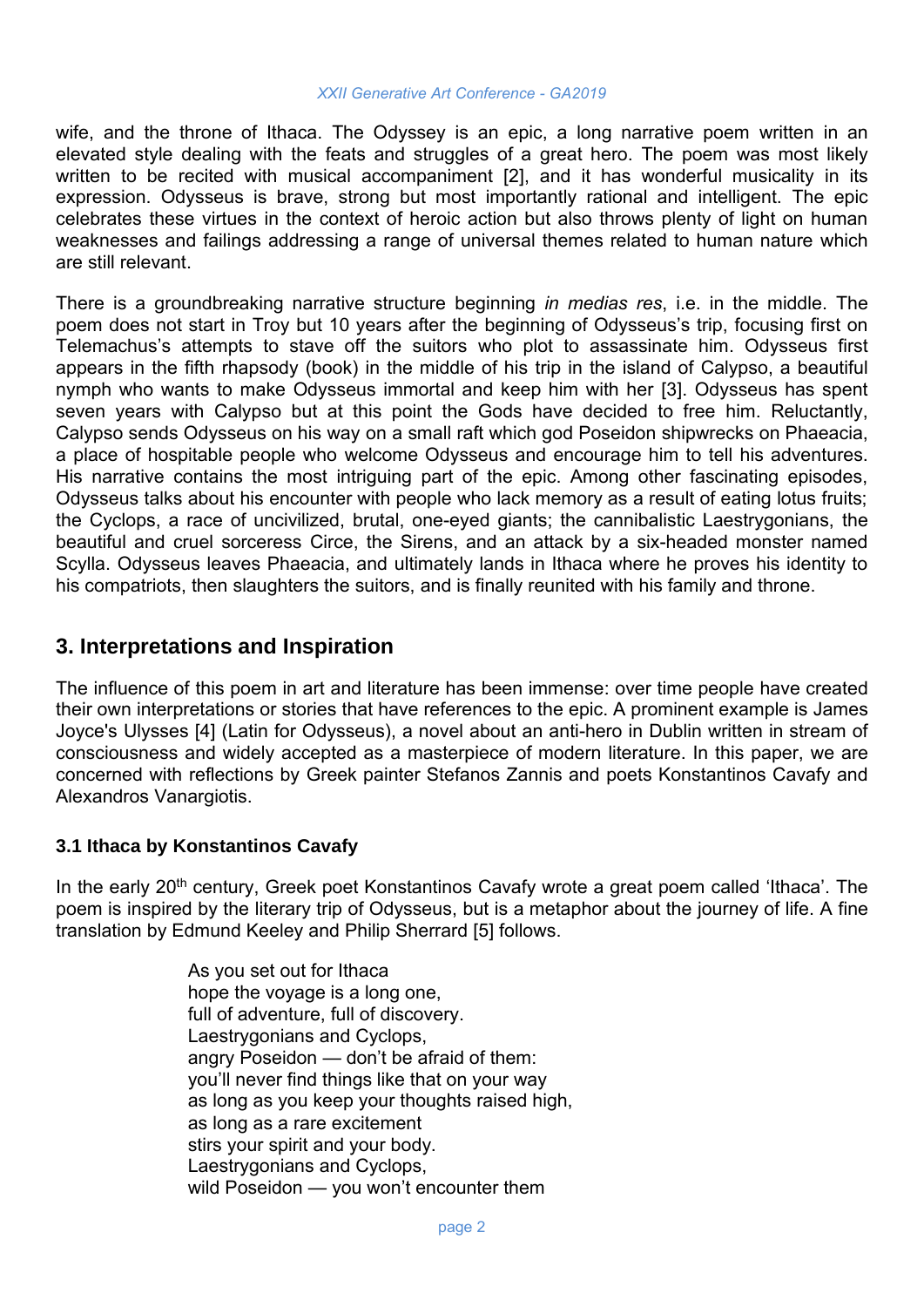unless you bring them along inside your soul, unless your soul sets them up in front of you. Hope the voyage is a long one. May there be many a summer morning when, with what pleasure, what joy, you come into harbours seen for the first time; may you stop at Phoenician trading stations to buy fine things, mother of pearl and coral, amber and ebony, sensual perfume of every kind as many sensual perfumes as you can; and may you visit many Egyptian cities to gather stores of knowledge from their scholars. Keep Ithaka always in your mind. Arriving there is what you are destined for. But do not hurry the journey at all. Better if it lasts for years, so you are old by the time you reach the island, wealthy with all you have gained on the way, not expecting Ithaka to make you rich. Ithaka gave you the marvellous journey. Without her you would not have set out. She has nothing left to give you now. And if you find her poor, Ithaca won't have fooled you. Wise as you will have become, so full of experience, you will have understood by then what these Ithacas mean.

In wonderful language and with seductive metaphors, the poem talks about life as a personal journey through a world of discovery. This journey is not only physical through space; it takes place in our home and hometown where our relationships with people and our roles in the family and society are formed, and evolve with time. The poem suggests that this metaphorical journey is more important than the destination. Indeed, there will be little to know about the self without exploring the world. How else do we enrich our memories, experiences and improve our judgement if not by escaping the prison of what we have been taught in order to understand other lives, cultures and history? Cavafy writes that the wild dangers that Odysseus encountered, the "Laestrygonians and Cyclops, the wild Poseidon — you won't encounter them, unless you bring them along inside your soul, unless your soul sets them up in front of you". In similar spirit about the journey of life, Montaigne [6] wrote that "Travelling through the world produces a marvellous clarity in our judgment. This great world is a mirror where we must see ourselves in order to know ourselves". This journey does not happen only when we take a plane, it also happens in books, in the vast resources of the internet, in our mind and in our ordinary life. Cavafy takes inspiration from the ancient epic to give us a great personal, but also political, poem in an age when ideas of nationalism, isolationism, and religious fundamentalism are on the rise.

## **3.2 Circe by Stefanos Zannis**

In Greek mythology, Circe is a bad and dangerous woman, goddess of magic, an enchantress and sorceress [7]. When Odysseus visits her island of Aeaea, she transforms his crew into pigs and she forces Odysseus to live with her. In Western literary tradition, Circe is mostly depicted as the archetype of the predatory female who is a big threat to men and masculinity. Stefanos Zannis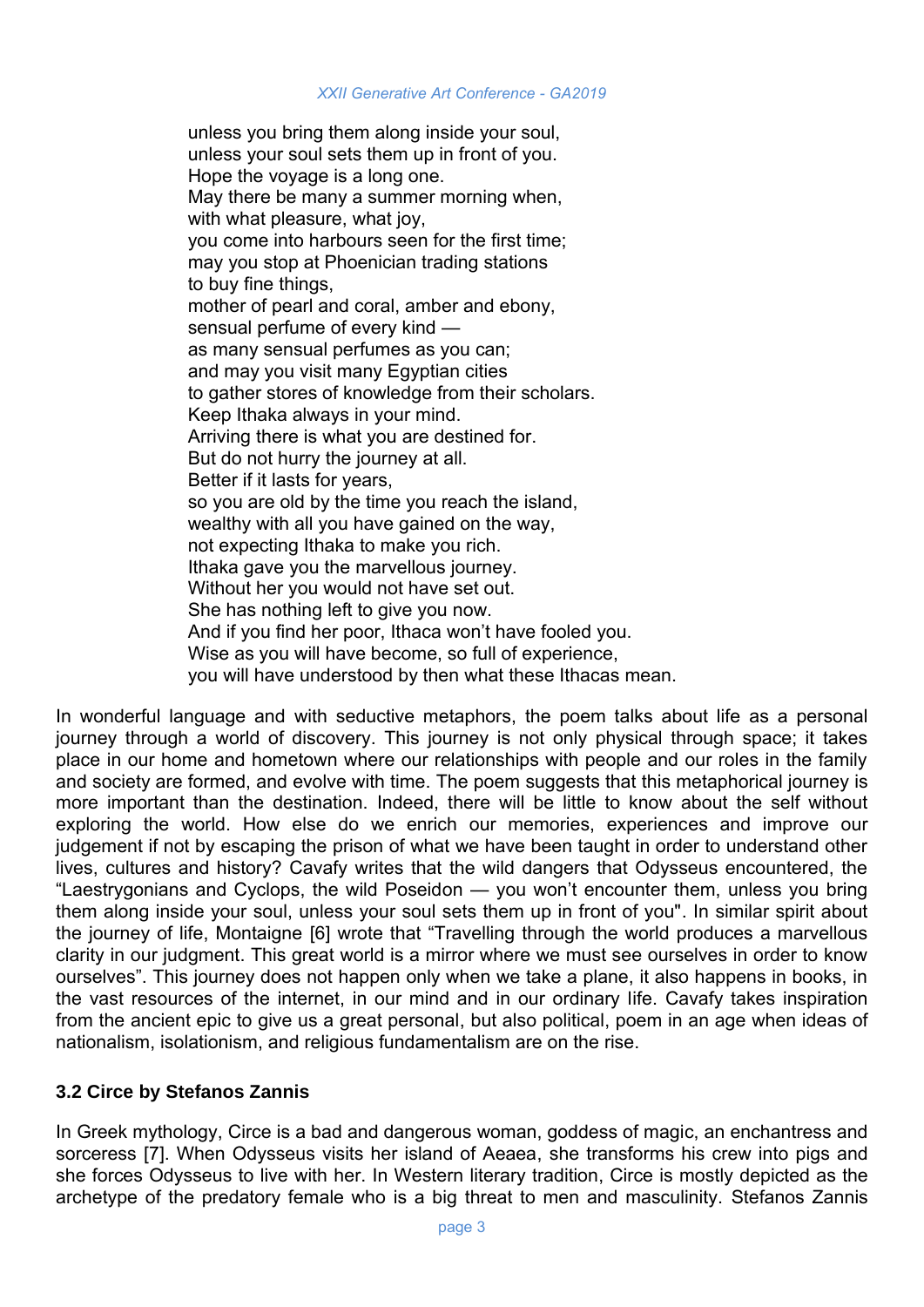who has been painting a much quieter alternative gives us a different and less neurotic view of Circe. In the painting below, Stefanos shows a charming view of the sorceress weaving a fine red fabric in her loom. There is something endearing and attractive in observing a person work with calm, devotion and fine skill on something that they love doing. The painting shows another side of Circe which might explain better why Odysseus stayed and fathered two of her children. Perhaps the hero was not coerced by the sorceress; perhaps he was rather charmed by her character, her talent, her elegance, and her devotion to her artful work. Perhaps human relations are much more subtle than a desire for control. Stefanos takes an unheroic view of the Odyssey, one which makes it much closer to a journey of life that we all experience. His paintings are charming and emotional, mastering colour and shape with a fine impressionist touch. In his painting of Circe, he employs a wonderful palette of complementary colours and his atmosphere is stunning and reminiscent of the Lace maker by Caspar Netscher [8].



Like all of us, Circe has many aspects in her personality. In the next page, another painting by Stefanos shows a beautiful, elegant and dynamic Circe in motion.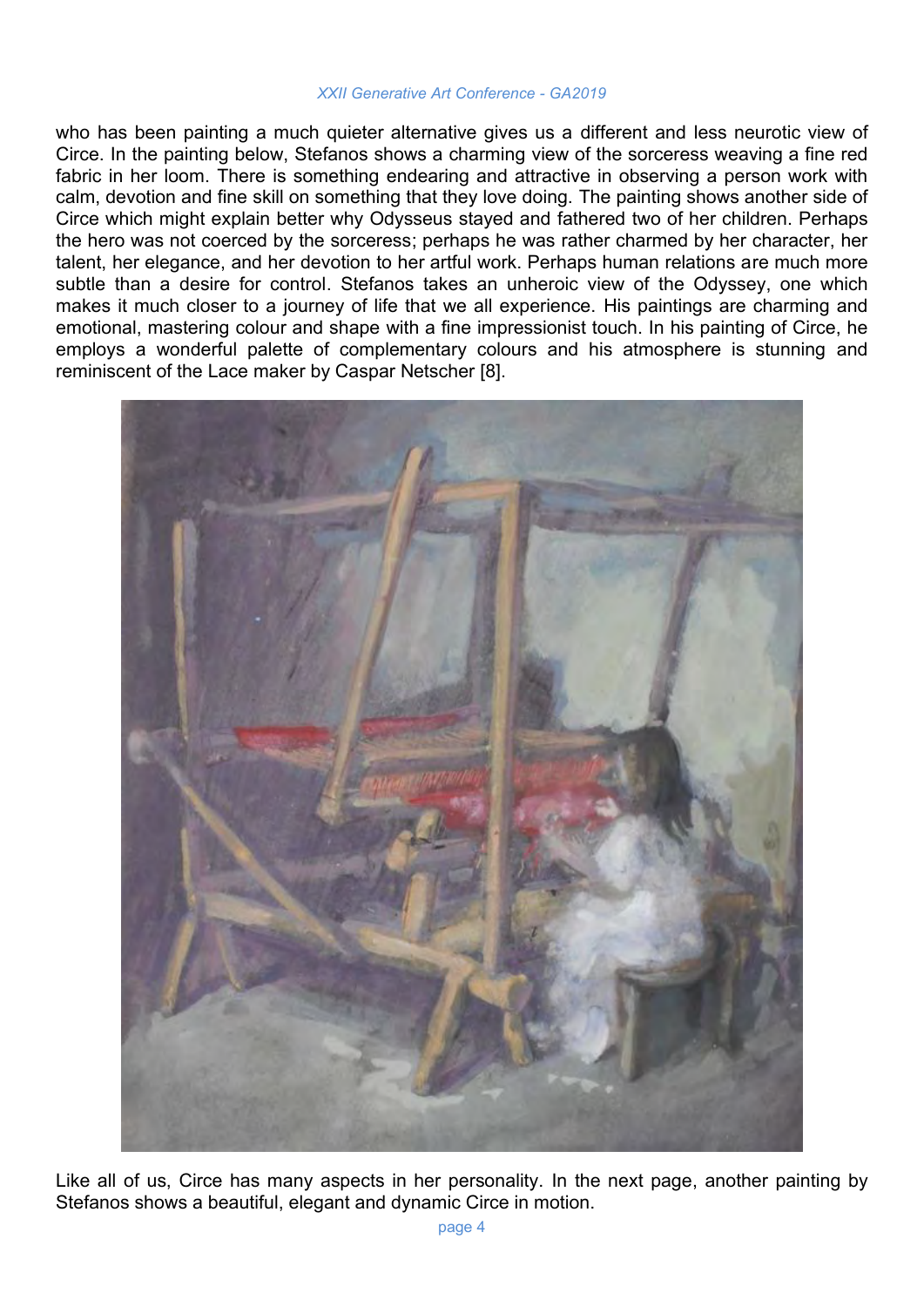

## **3.3 Circe by Alexandros Vanargiotis**

Alexandros Vanargiotis is a contemporary Greek poet who produces verses of unique sensitivity and beauty. His poetry is often inspired by themes of classical Greece and is reminiscent of Cavafy: poems unfold softly with a simplicity and harmony in expression but moving towards a meaning/concept that has motivated them and which they sharply embody and convey. Alexandros is a gentle poet of the everyday and ordinary; below, an example of how he writes about the inevitable disappointments and disillusionments of life.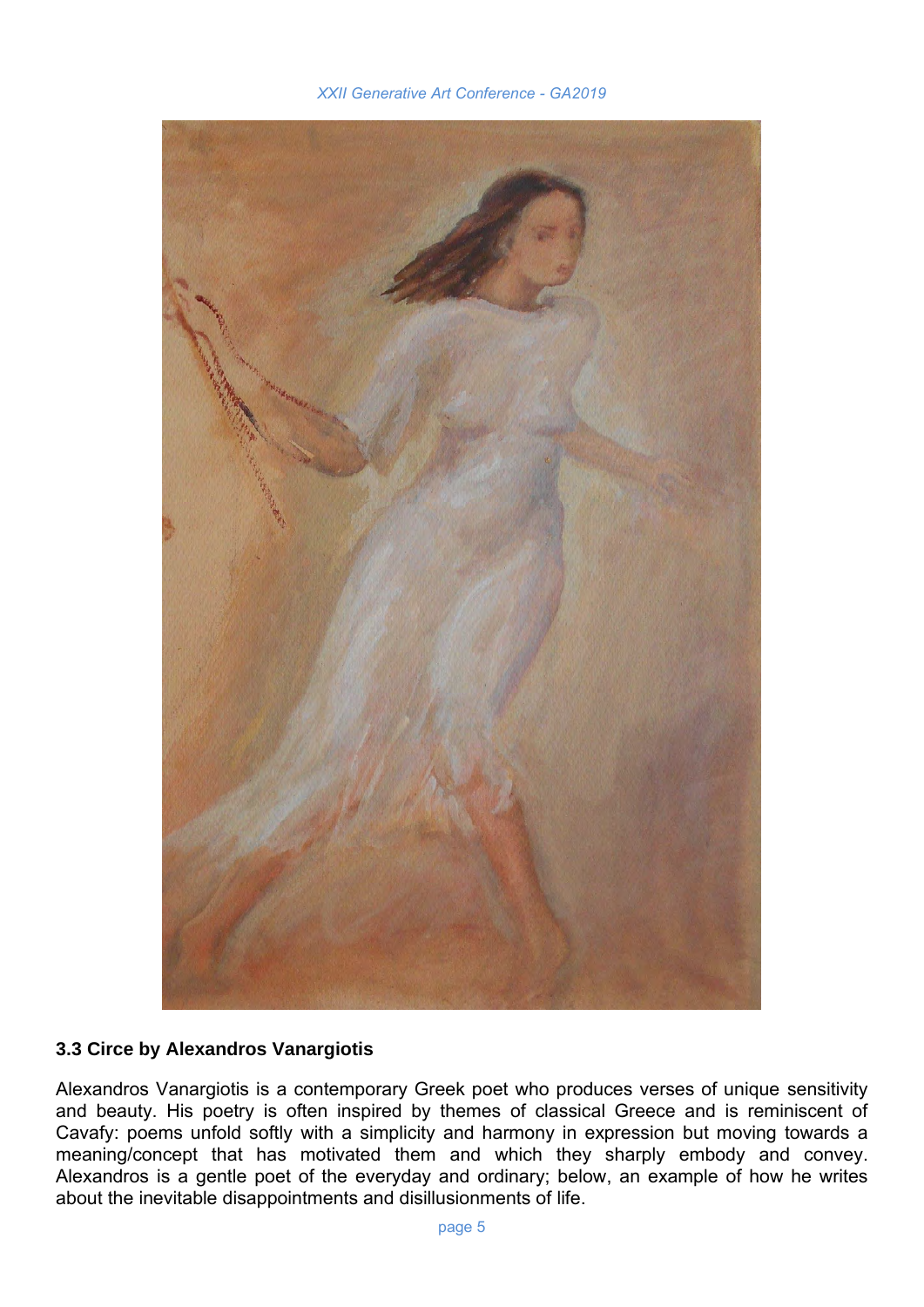As a young man I tackled the big issues trying to interpret the world. Now, naked and empty, in order to understand the sea I look at water paddles. For the rocks, I stroke pebbles. For meadows, I converse with flowers. For the forest, I listen through the night to the sound of the lonely trees in a fertile field Before dawn, I hear the forgotten stars on the horizon speaking of heaven. And for people ... Ah, for people, it is a long time now that I wander, In my own wilderness.

Such poetic thoughts could belong to a modern Odysseus. The poem suggests that, in our youth, the world seems full of prospects and hope, and susceptible to positive change in which our potential agency is overestimated. As we grow up, disappointments pile up, hopes are dashed, and it dawns on us that humanity is fundamentally flawed. Some people like Alexandros learn to sublimate this feeling of disappointment into an appreciation of the joy of small things: pebbles, flowers, trees, dim stars in the skies. Instead of blaming others for their failures, they look into themselves, into these unexamined internal spaces for an insight to the human psyche and the condition of humanity as a whole. Like Stefanos with his paintings, Alexandros has written poems with an alternative take on themes from the Odyssey. A translation of ''I met Circe once" follows. There is no sorceress in Alexandros's poem but a tormented soul that if someone could see, they would love:

> Like others, I met her too. She had the reputation of a witch. If you approached her, you would lose your mind. She was naked and beautiful, her eyes were enormous, two shiny mirrors. When you woke up next to her, they would reflect your face. Don't ask me; I won't say whether I saw a pig in them or a rabbit. I'm still shaking, though. I heard she married someone who, they say, drunk the potion of Love before meeting her. And instead of being reflected in her eyes, he saw behind them a soul, tormented.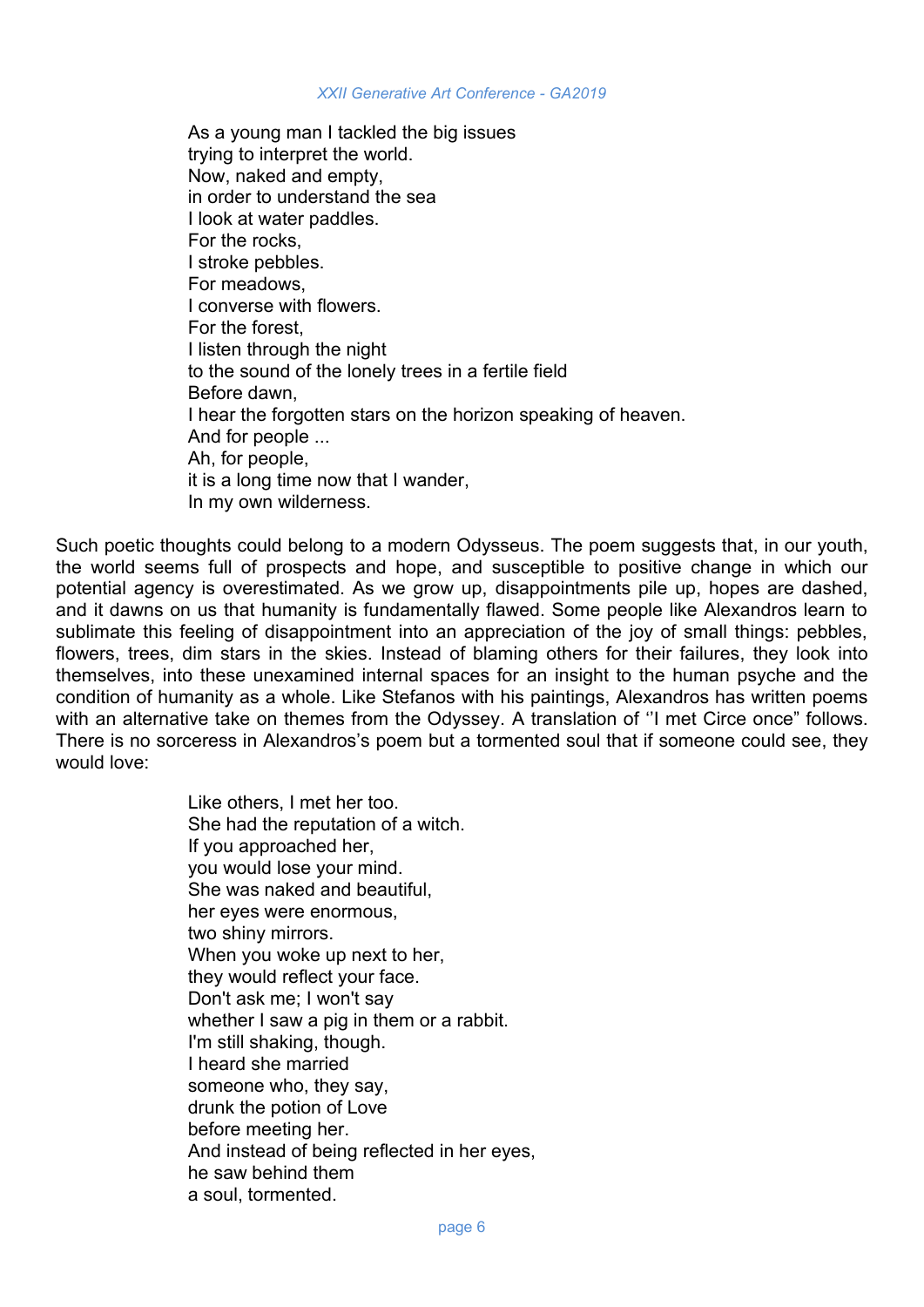### **3.4 The Corpus of Stefanos Zannis on the Odyssey**

Stefanos Zannis started working on the Odyssey in 1992 as a student of the School of Fine Arts in the University of Athens. In 2007 he conceived of a grand visualisation of the 24 rhapsodies of the Odyssey in an equal number of large-scale bound books, where each book would include paintings, drawings and original text in calligraphy. Since then, this project has become a constantly evolving work in progress. Stefanos has been focusing on subtle 'unheroic' episodes and verses of the original poem who many would find secondary or obscure. One such episode depicts Goddess Athena appearing in a dream of the Phaeacian princess Nausica (1998) [9].

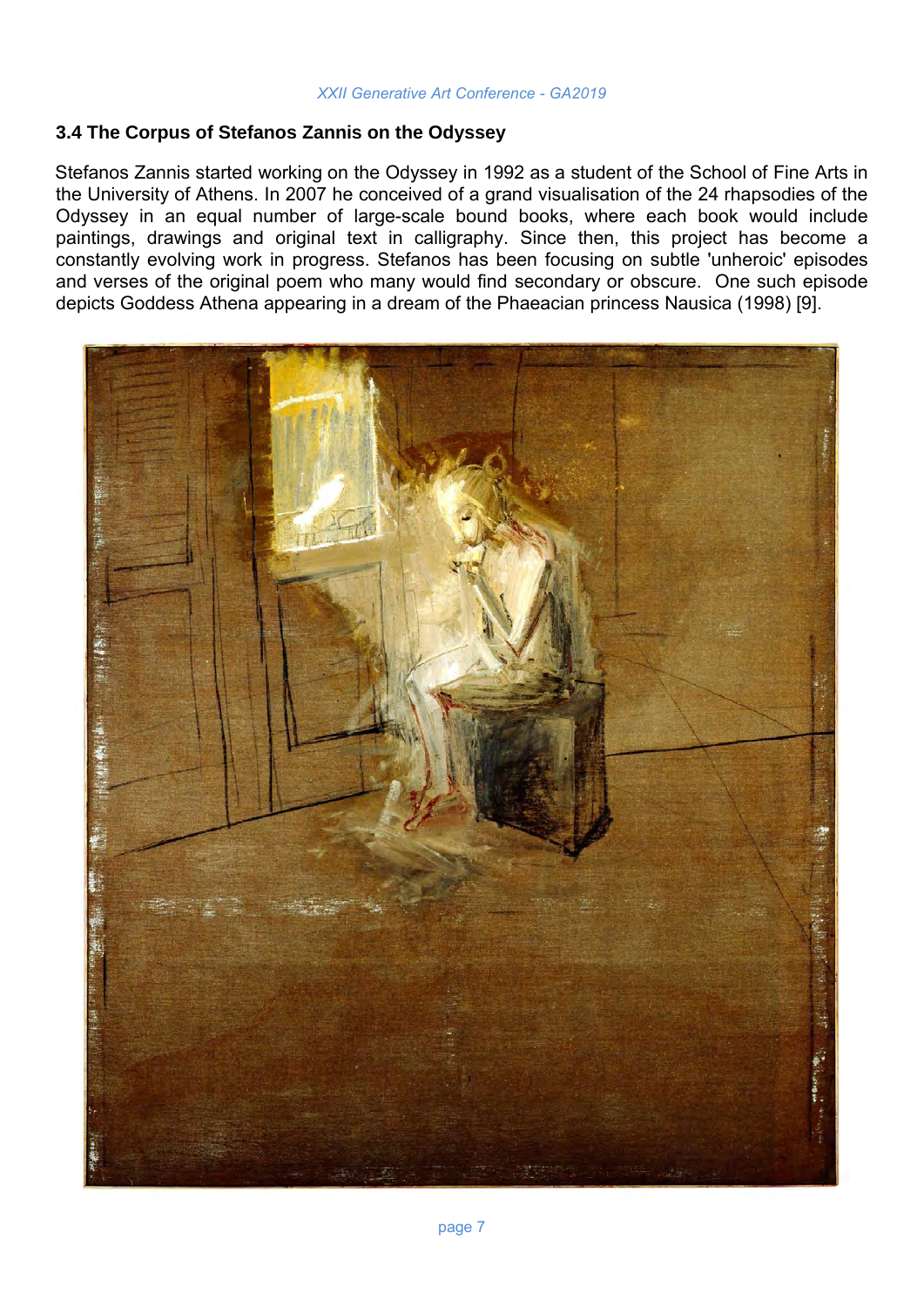People familiar with the Dutch Grandmaster Johannes Vermeer may find this painting reminiscent of the Letter Reader (1663) [10]. There are conceptual similarities in the scene, the treatment of light and the overall dignified and serene ambience. Stefanos's painting is less representational and more impressionistic in style. However, it is also charming and emotional, providing a unique and original interpretation of the relevant Homeric verses in the spirit of Vermeer. The latter was not only a master of light and atmosphere, but made a radical departure from religious, military and mythological themes and started painting ordinary life showing beauty and elegance in it [11]. His famous paintings depict a maid pouring a glass of milk, a young woman thoughtfully reading a letter under the light of a window and a mysterious and anonymous girl with a pearl earring. Like Vermeer who gave value, prestige and dignity to ordinary life, Stefanos is showing the beauty of ordinary and often bypassed moments within the great epic.

In another episode of his journey, Odysseus travelled through the Ocean river to the land of the Cimmerians, where, according to Homer, people are covered by clouds and fog, the sun never casts her rays on them, never travels towards the starry skies and never returns to earth; this is a land where the unfortunate mortals live perpetually under gloomy grey skies. Stefanos imagined a strange and wonderful Cimmerian land in a painting entitled "There is always a passageway through the land of fog".

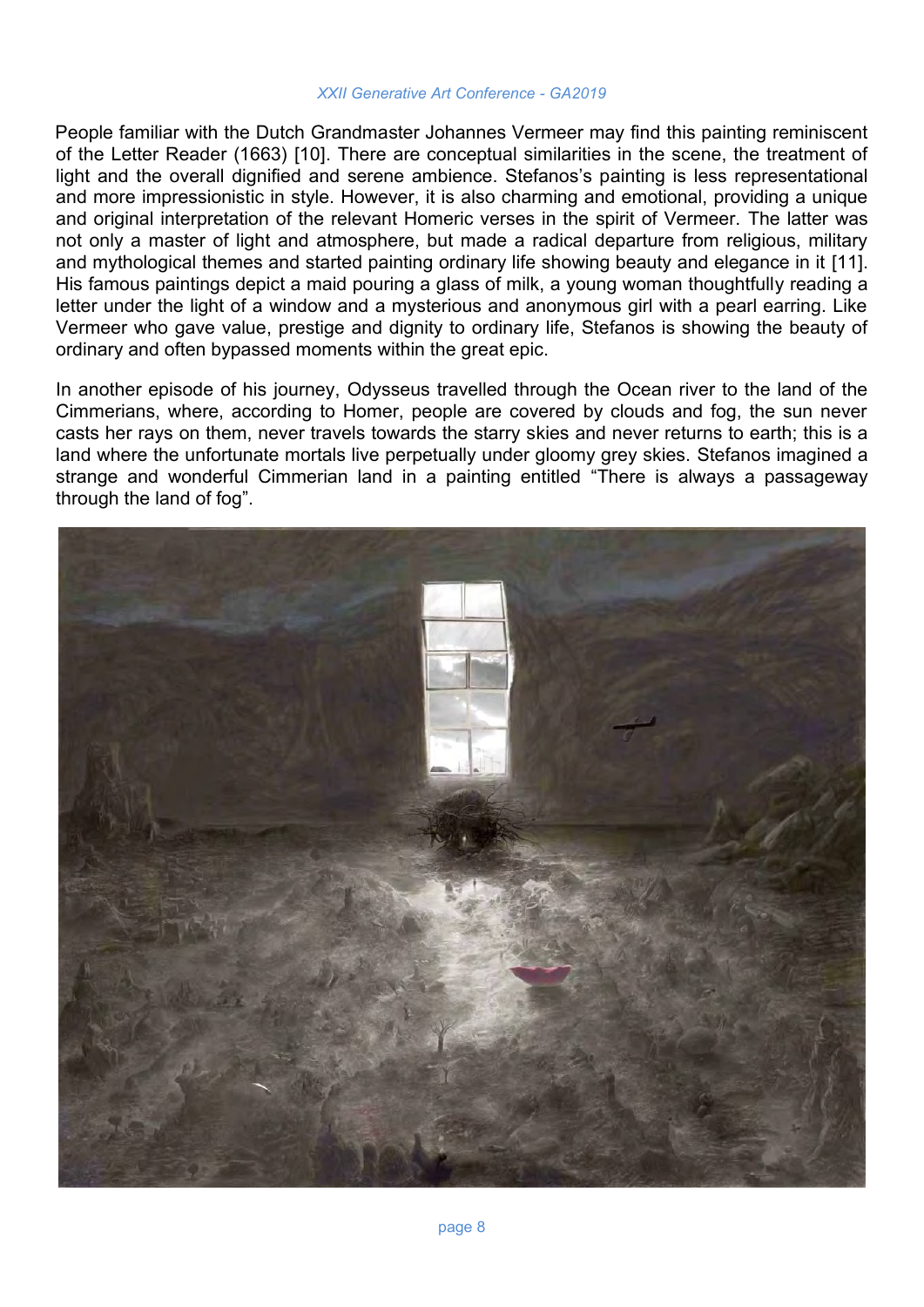The Cimmerian land is shown in a stunning composition of a dreamy, fantasy landscape emerging from the surfaces of a room, perhaps the bedroom of an imaginative child. This work is reminiscent of landscapes by Turner in its atmosphere with vague forms of people, trees and buildings gently emerging out of a hazy background. The painting includes masterfully crafted elements of surrealism in the wonderful use of colour in texturing and creating the complex elevation of the landscape, the fine perspective of this strange room and land, the weird and elegant figures and details, the window with its light grey clouds, the beautiful diffusion of light, the slice of water melon that looks like a boat, and the toy plane hovering above the landscape. This is a wonderful composition and would deserve a place next to one of the Turners in the British National Gallery or between a Manet and a Dali in a museum of modern art.

Another painting of Stefanos depicts a key dramatic moment in Odyssey just before a major disaster unfolds. At a certain point in the trip, the God of winds, Aeolos, gives Odysseus a bag that safely contains storm winds, leaving only a gentle west wind to take him home to Ithaca. Odysseus doesn't tell his crew and steers the ship by himself for days. In the crucial moment, though, he falls asleep, and his men who see Ithaca on the horizon decide to open the sack. They expect to find a hidden treasure, but as they open the bag, the storm winds rage out and blow the ship away, undoing all their efforts.

Stefanos paints this in a gentle but dramatic manner the moment before the bag is opened. Dark and ominous clouds gather from the four points of the horizon and cover the Mediterranean sky leaving only a small patch of turquoise blue from which rays of sun enter the picture. They illuminate the clouds from above and create gentle light effects on the land and seascape below. A few of the clouds are similar in colour and texture to the rocky island below, looking like "rocks of the sky", and cast their dark shadows on Ithaca.

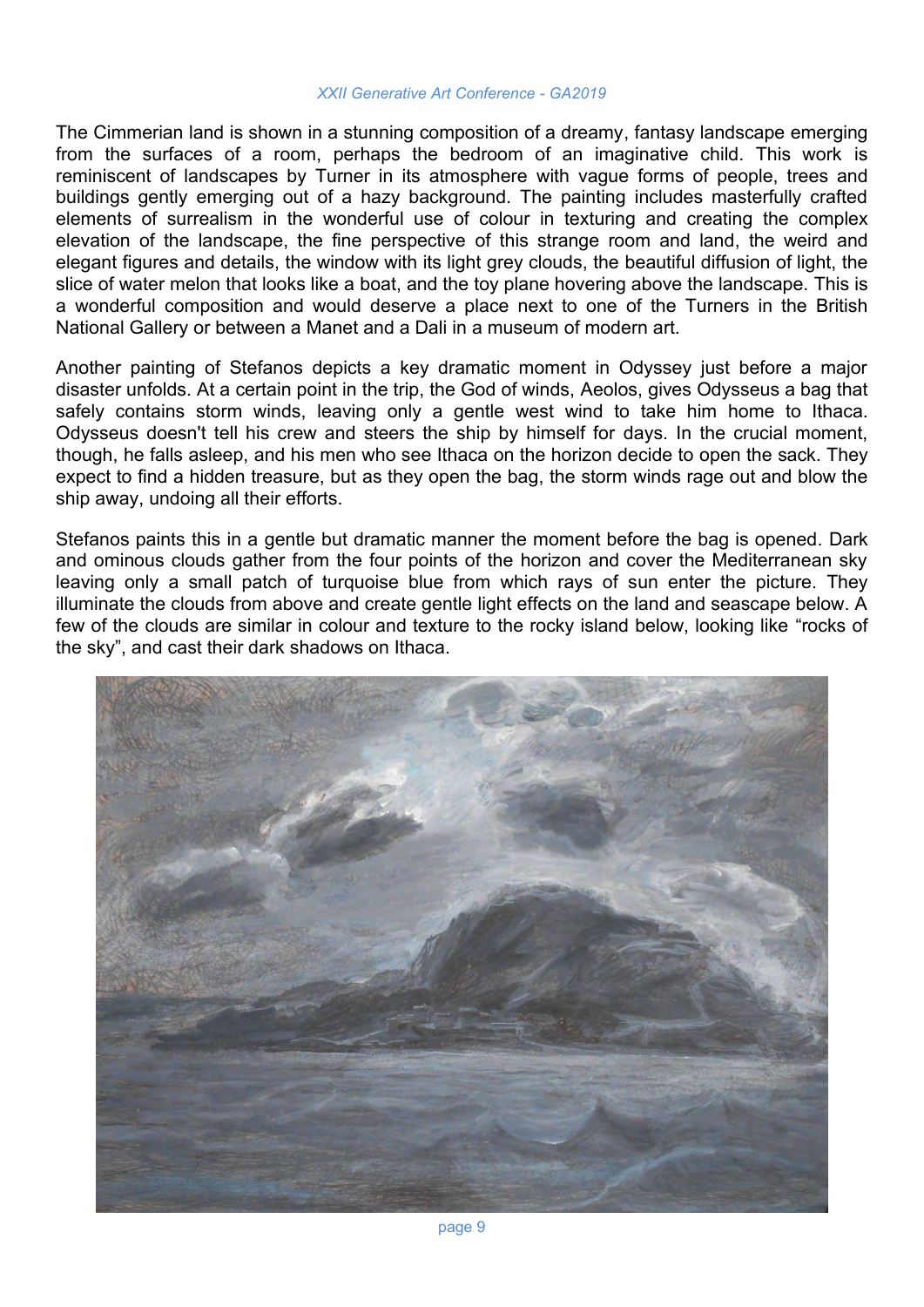The marble temples and civic buildings of Odysseus`s hometown appear graciously on a hill by the port, vague but glimmering with silver light from above. The sea is just about to become stormy, and one can almost feel the energy gathering in the waters.

In Greek, "opening the sack of Aeolus" means "opening a can of worms" and the episode speaks volumes about humanity. Like Odysseus's crew, humanity sets big collective goals, which we manage to undermine because of greed or lack of trust in each other. We also suffer from inadequate communication. Odysseus did not communicate well, so his crew were unaware of the risks. We could imagine how many troubles could be avoided if people just communicated better their knowledge, feelings and thoughts, instead of waiting to be mind-read.

It would be impossible to discuss all Stefanos's work on the Odyssey here as it includes over 100 paintings and drawings and it goes beyond this medium. The picture below depicts a sand sculpture of beautiful Helen of Troy.

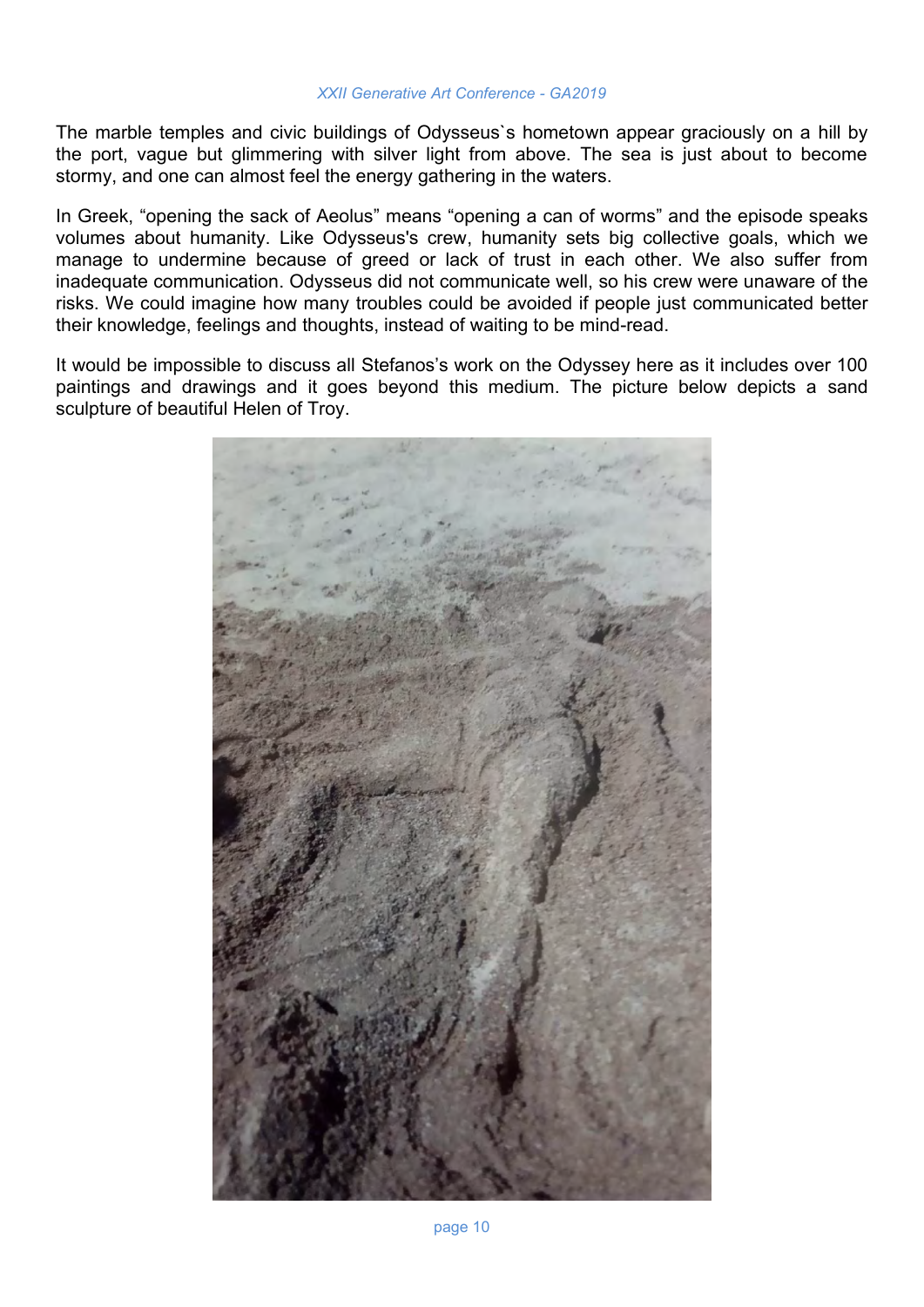The sculpture is accompanied by the following evocative text.

Telemachus now knew about Helen, for the sake of whom his dad, Odysseus, went to war. They had harsh words for her in his town. But Telemachus had finished high school now; he had grown up. He spent time on the beach sculpting Helen in the sand; creating and destroying her feminine form, creating and destroying her again. She was an elusive form this Helen, so hard-to-reach.

What a beautiful and original thought on a story that has been told thousands of times! The sculpture was done one summer, and the waves took it like time takes everything else. In a recent trip to Athens, we had the pleasure to see one of the rhapsodies that Stefanos captured in an art book. It is not often that someone so talented, passionate and persistent reinterprets so beautifully and originally one of the classics of Greek literature. Stefanos's work became the main inspiration for this alternative virtual Odyssey.

# **4. The Virtual Odyssey**

The goal of the project was to realise a virtual environment where the creative presentation and synthesis of various alternative artistic and literary projects, in this case those inspired by the Odyssey, could be achieved. To facilitate this, we have created a virtual art gallery that currently hosts works that combine the paintings of Zannis, and the poems of Cavafy and Vanargiotis. This gallery is an interesting space that offers artistic possibilities and sensibilities for the presentation and exploration of these works. It is configured as an open and potentially infinite seascape that is dotted with "islands'" of three-dimensional sculptures inspired by these art works. We gave this virtual gallery a symbolic haiku [12] in Greek.

> Έτσι είναι, Οδυσσέα, ήταν πάντα εσύ και η Πηνελόπη, μόνο.

(So it is, Odysseus, it was always you and Penelope, solely)

The haiku is dedicated to Odysseus and Penelope and others like them with disconnected lives; people who have memories together and apart, experiences of arguments and play, hesitations and decisions, virtues and failings, hopes and disillusionments. Such lives, even when they are lived in parallel and in isolation, can be deeply connected and subconsciously projected onto each other.

The virtual navigation of the gallery resembles a poetic, spiritual trip where the visitor can experience the feelings left by the sea in the soul of someone who discovers that, through a journey, they can achieve a richer understanding of life. The audio-visual sculptures were designed with the resources provided by Timaeus, a virtual art studio that has been inspired by Plato's homonymous work, especially the Platonic geometrical cosmogony. The sculptures can contain audios, films, pictures and texts and be continuously displayed and played; sculptures can be hollow and translucent, illuminated, or navigated either externally or internally by the visitors. We have populated the sculptures with displays of paintings by Stefanos and readings of poems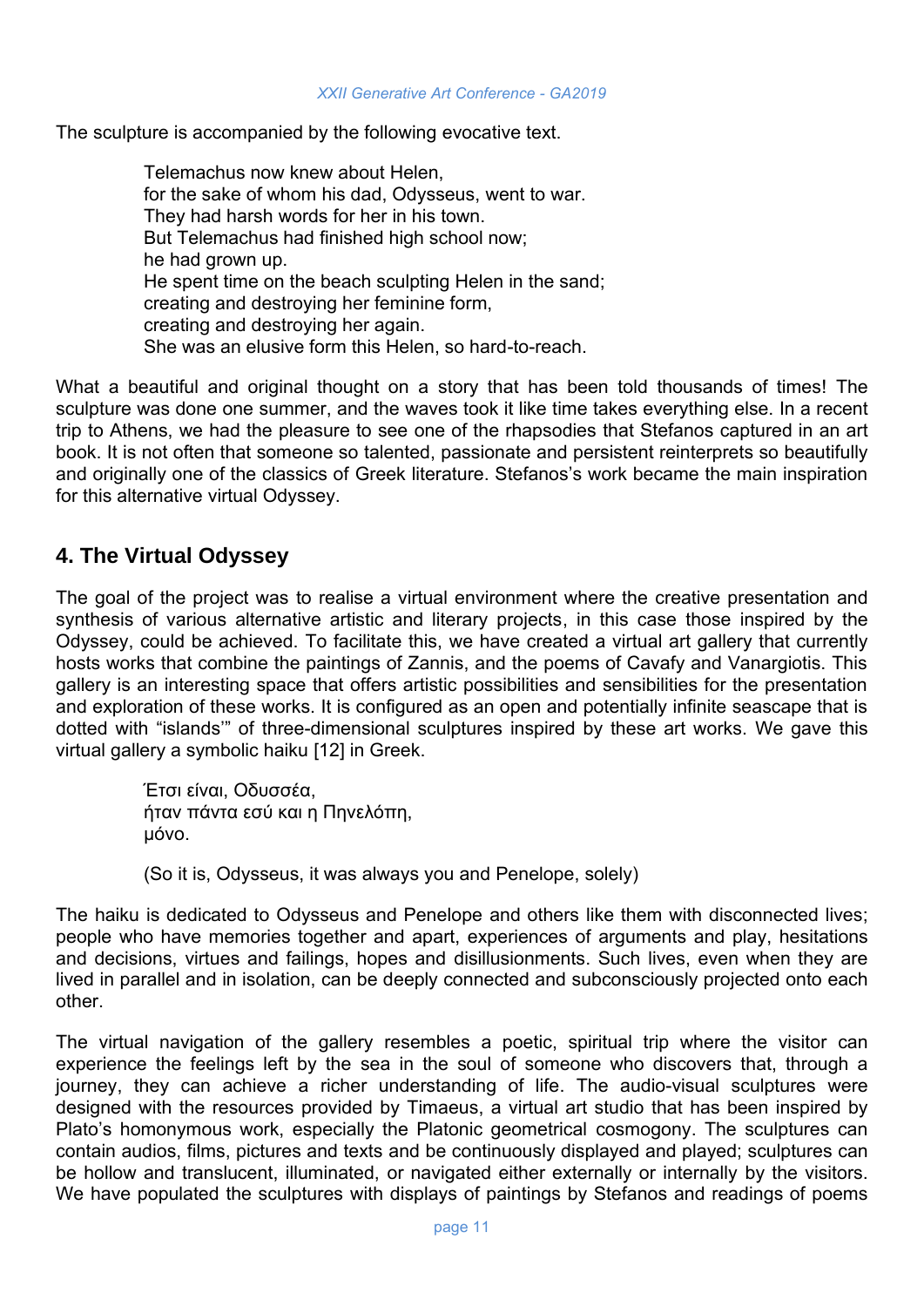by the two Greek poets we discussed. The pictures below show instances of sculptures within this virtual space:



The software that implements Timaeus and renders the gallery draws heavily from tools provided by the Unreal game engine, over which a layer of software has been added to enable custom use by artists that wish to make creative digital compositions of their works. In this particular case, we have also incorporated a path-finding algorithm that can forge a path through the virtual seascape of Odyssey. The algorithm exploits weights assigned to sculptures which form a graph upon which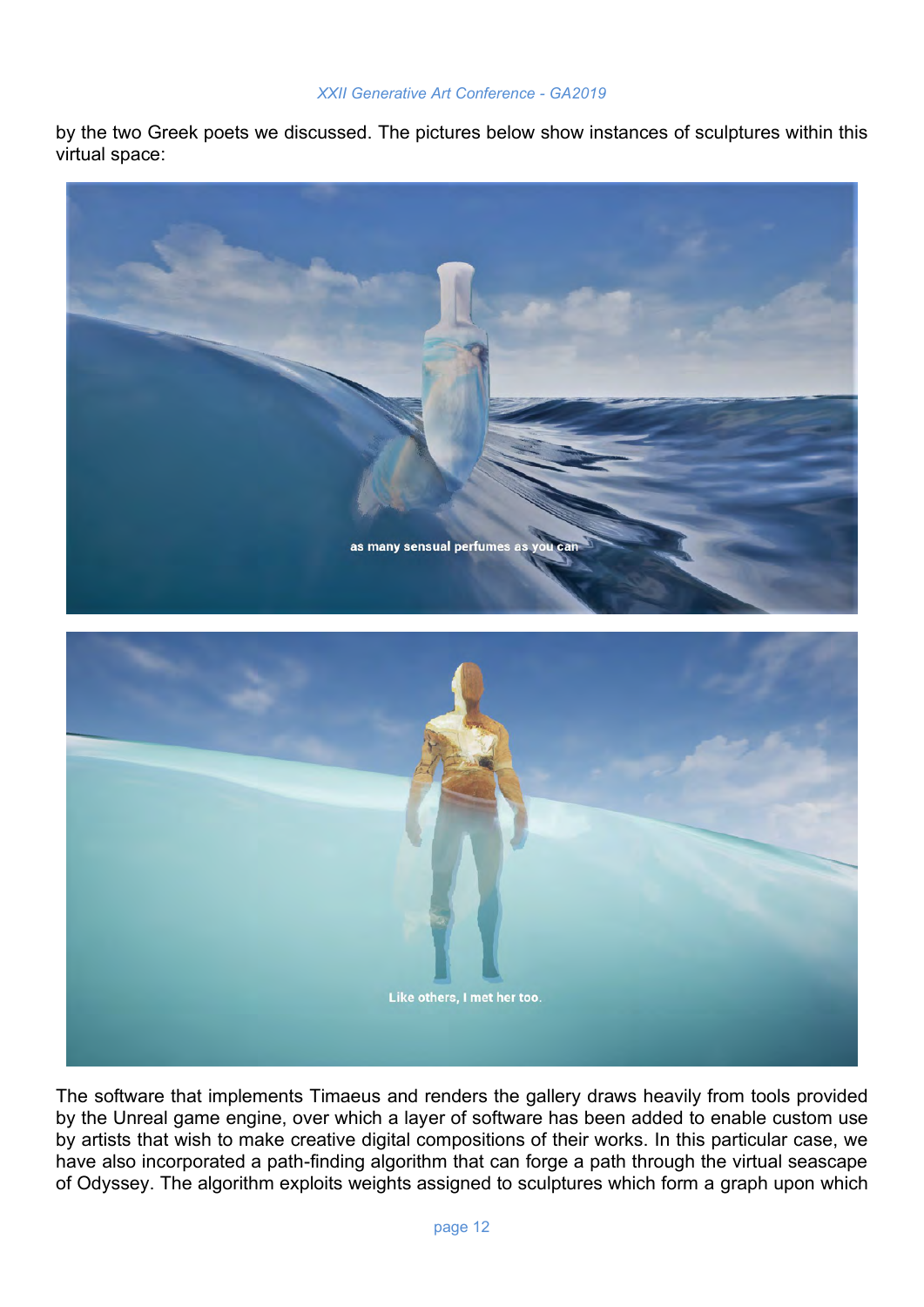the symbolic distance between Odysseus and Penelope can be continually established and minimised by the algorithm.

## **Conclusions**

Zannis's monumental work on the Odyssey and poems by Cavafy and Vanargiotis have inspired the creation of a virtual gallery where poetic journeys through compositions of these artworks can be experienced. We hope that such journeys will provoke sensual feelings akin to those experienced when minds are meandering through verses, music, paintings, sounds, landscapes, and the sea. The computing infrastructure that we have developed to achieve this virtual Odyssey is reusable and gives the possibility of more general design of spaces. It could, in the future, be used for creative exhibition of other works of literature and art in synthetic, multimedia, and immersive new forms.

## **Acknowledgements**

Our deepest thanks to Stefanos Zannis and Alexandros Vanargiotis for the works we have included in this paper and the inspiration that these have provided. Stefanos Zannis maintains a facebook page dedicated to the Odyssey. He can be reached at stefanoszannis1963@gmail.com. Alexandros Vanargiotis can be reached at vanargiotisal@yahoo.gr.

Results of the DEIS H2020 project (Grant Agreement 732242) project in the area of optimisation metaheuristics have underpinned some of this work – the design of sculptures and gallery navigation. We would like to thank the European Commission for its support.

## **References**

[1] Torrao, L., Papadopoulos, Y. and McKie, D. (2017). *TIMAEUS: Three-dimensional Illuminated Media Augmented Sculptures.* In: XX Generative Art Conference, GA2017, Domus Argenia, pp.459-469, Milan 2017, ISBN 978-88-96610-33-6.

[2] Open Culture. (2019). *Hear What Homer's Odyssey Sounded Like When Sung in the Original Ancient Greek*. [online] Available at: http://www.openculture.com/2016/10/what-homers-odysseysounded-like-when-sung-in-the-original-ancient-greek.html [Accessed 19 Nov. 2019].

[3] Nagy, G. (2019). *A sampling of comments on Odyssey Rhapsody 5*. [online] Classical Inquiries. Available at: https://classical-inquiries.chs.harvard.edu/a-sampling-of-comments-on-odysseyrhapsody-5/ [Accessed 19 Nov. 2019].

[4] Erll, A., 2019. Odyssean Travels: The Migration of Narrative Form (Homer–Lamb– Joyce). *Narrative in Culture*, p.241.

[5] Cavafy, C. (2019). *Ithaka by C. P. Cavafy*. [online] Poetry Foundation. Available at: https://www.poetryfoundation.org/poems/51296/ithaka-56d22eef917ec [Accessed 19 Nov. 2019].